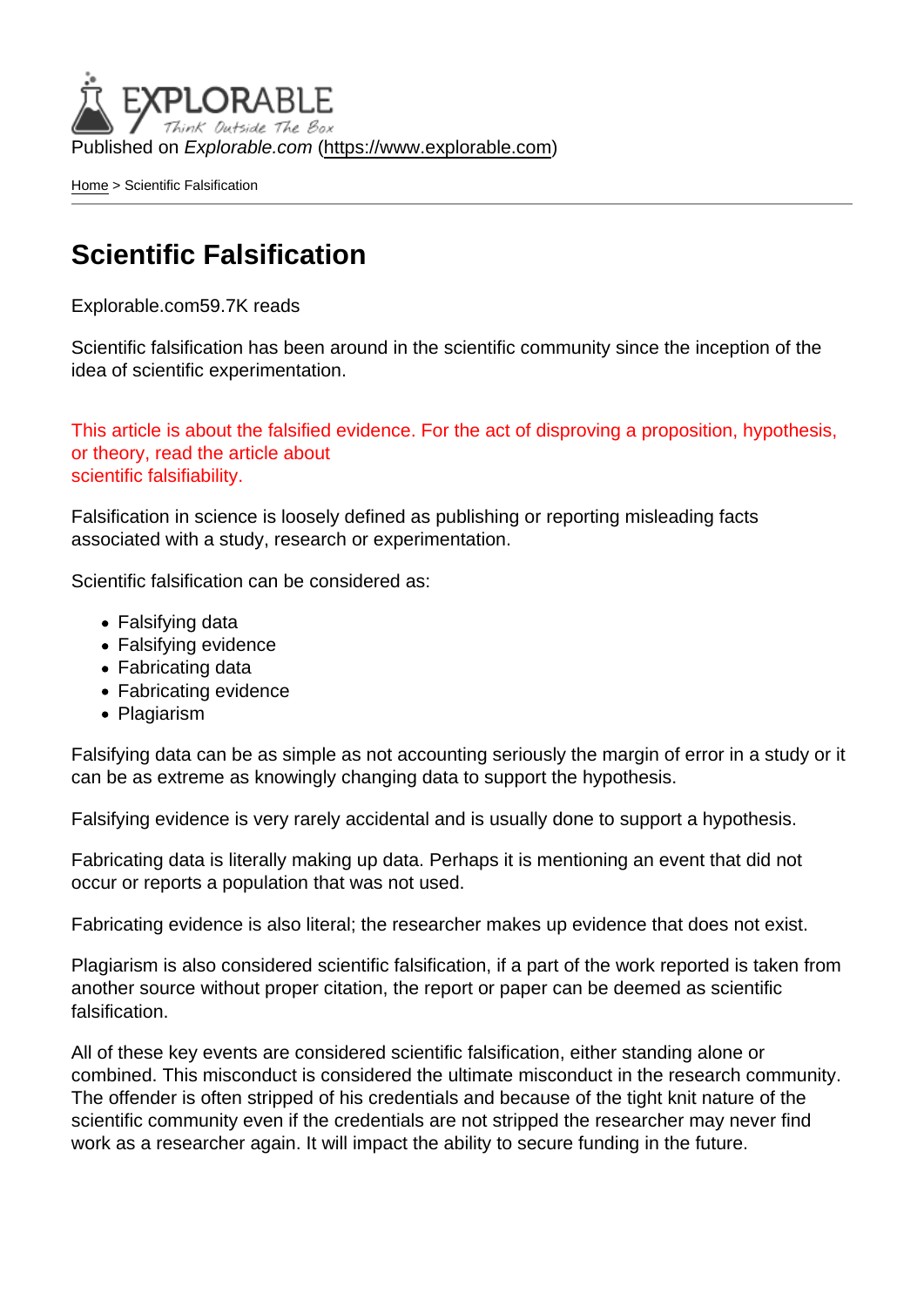## Cases

Several cases in point were reported in a public notice of determinations by the [Office of](http://grants.nih.gov/grants/guide/notice-files/not93-177)  [Research Integrity \(ORI\)](http://grants.nih.gov/grants/guide/notice-files/not93-177) [1]

"Raphael B. Stricker, M.D., University of California at San Francisco. An investigation conducted by the University found that Dr. Stricker falsified data for a manuscript and a PHS-supported publication reporting research on AIDS. In the manuscript, Dr. Stricker selectively suppressed data that did not support his hypothesis, and reported consistently positive data whereas only one of four experiments had produced positive results. In the publication, Dr. Stricker reported that an antibody was found in 29 of 30 homosexuals, but not found in nonhomosexuals.

However, Dr. Stricker's control data, which he suppressed, showed the antibody in 33 of 65 non-homosexuals. The falsified data was used as the basis for a grant application to the National Institutes of Health. The ORI concurred in the University's finding. Dr. Stricker executed a Voluntary Exclusion and Settlement Agreement in which he has agreed not to apply for Federal grant or contract funds and will not serve on PHS advisory committees, boards or peer review groups for a three year period beginning April 1, 1993."

Also reported in the same notice:

"Tian-Shing Lee, M.D., Joslin Diabetes Center, Harvard Medical School. An investigation conducted by Harvard found that Dr. Lee, a former post-doctoral fellow at the Joslin Diabetes Center, fabricated and falsified data in research on diabetes supported by the National Eye Institute. Primary data was missing for almost half of the figures and tables in a series of published papers and manuscripts prepared by Dr. Lee.

Many instances of data fabrication and falsification were found, including presenting data for cell counts that were never performed, indicating that multiple data points were determined when in fact only a single data point was obtained,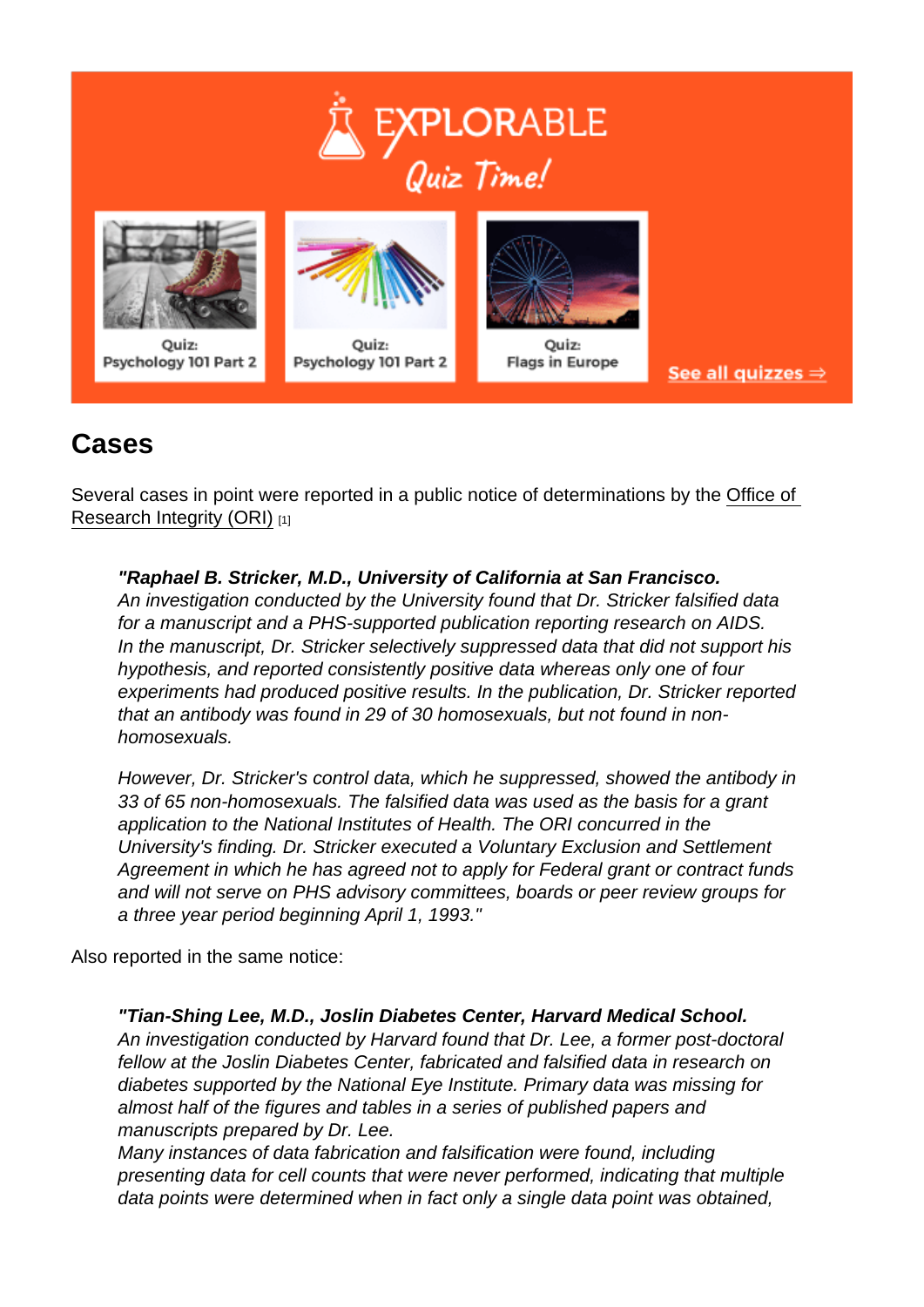eliminating the highest or lowest values in sets of experimental readings, alteration or transposition of data to achieve a desired experimental result, and misrepresentation of the time intervals at which data was collected.

The Office of Research Integrity concurred in the University's findings. Dr. Lee has been debarred from receiving Federal grants or contracts and is prohibited from serving on Public Health Service Advisory Committees, Boards, or peer review groups for a five year period beginning April 18, 1993.

Harvard University notified the four scientific journals which had published papers containing data fabricated or falsified by Dr. Lee that the papers should be retracted."

Another report from the same source notes:

"James H. Freisheim, Ph.D., Medical College of Ohio.

An inquiry and an investigation conducted by the University found that Dr. Freisheim had submitted a research grant application to the National Institutes of Health which contained substantial portions plagiarized from another scientist's grant application.

Dr. Freisheim had served as an assigned reviewer of the other scientist's application when it was reviewed about two years earlier by an NIH Study Section.

During the inquiry, Dr. Freisheim produced a handwritten draft of the plagiarized material that he claimed he had written before the other scientist had submitted his grant application, and that therefore the other scientist had plagiarized Dr. Freisheim's work. The investigation reviewed the handwritten draft and concluded that it had been written much later than purported by Dr. Freisheim, possibly during the inquiry to establish the basis for his defense.

The investigation also concluded that Dr. Freisheim had plagiarized material for two post-doctoral fellowship applications to the NIH. The ORI concurred in the University's findings, and Dr. Freisheim has been debarred from receiving Federal grant or contract funds for a period of three years beginning May 5, 1993.

He has also been required, for a ten year period beginning May 5, 1993, to certify that future applications for research support submitted to the PHS are his own work, and he has been prohibited from serving on PHS Advisory Committees or review groups for the same period."

## What are the Effects of Scientific Falsification?

Society as a whole is greatly dependent upon the scientific community to provide direction. Direction is received from the scientific community in every aspect of society.

The medical industry depends on [valid](https://www.explorable.com/validity-and-reliability)  $_{[2]}$  research to determine best treatment plans, when evidence of efficacy is falsified it effects directly how a patient will be treated for a specific illness. This is probably the most dangerous aspect of [scientific falsification](http://en.wikipedia.org/wiki/Fabrication_(science)) [3]. Falsifying data and falsifying evidence can be extremely dangerous in this setting.